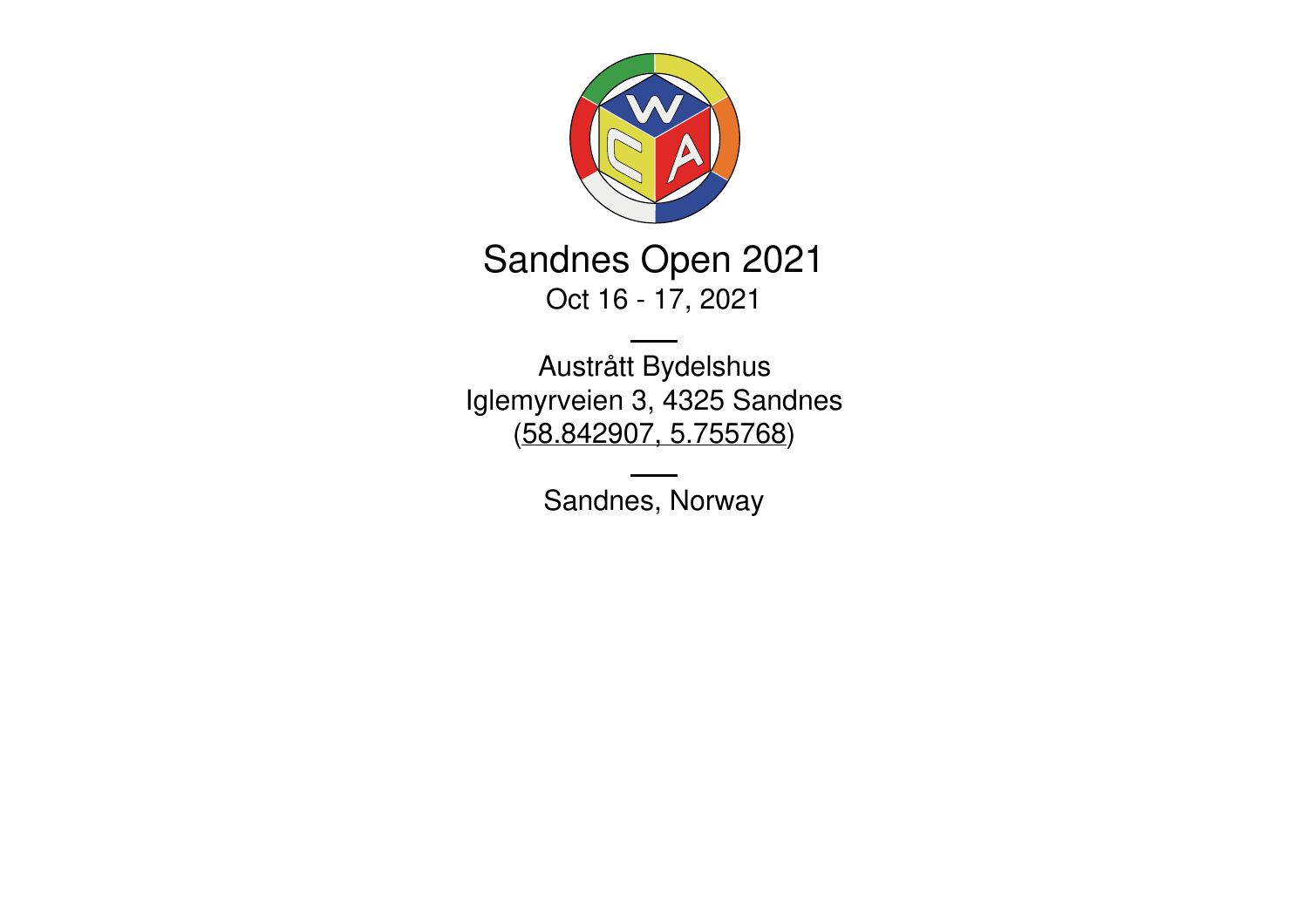### **Events**

| <b>Event</b>                | Round        | Format                       | <b>Time limit</b>   | <b>Proceed</b> |
|-----------------------------|--------------|------------------------------|---------------------|----------------|
|                             | First round  | Ao <sub>5</sub>              | 10:00.00            | Top 75%        |
| e e c<br>nn<br><b>DEE</b>   | Second round | Ao <sub>5</sub>              | 10:00.00            | Top 12         |
|                             | Final        | Ao <sub>5</sub>              | 10:00.00            |                |
|                             | First round  | Ao <sub>5</sub>              | 1:00.00             | Top 75%        |
| <b>MAG</b><br><b>The Co</b> | Second round | Ao <sub>5</sub>              | 10:00.00            | Top 10         |
|                             | Final        | Ao <sub>5</sub>              | 10:00.00            |                |
|                             | First round  | Bo2 / Ao5<br>Cutoff: 2:00.00 | 5:00.00             | Top 75%        |
| W                           | Second round | Ao <sub>5</sub>              | 10:00.00            | Top 8          |
|                             | Final        | Ao <sub>5</sub>              | 10:00.00            |                |
| W                           | Final        | Bo2 / Ao5<br>Cutoff: 4:00.00 | 10:00.00            |                |
|                             | Final        | Mo <sub>3</sub>              | 15:00.00 cumulative |                |
|                             | First round  | Bo2 / Ao5<br>Cutoff: 1:00.00 | 2:00.00             | Top 75%        |
| 义                           | Second round | Ao <sub>5</sub>              | 10:00.00            | Top 10         |
|                             | Final        | Ao <sub>5</sub>              | 10:00.00            |                |
| 樂                           | Final        | Bo2 / Ao5<br>Cutoff: 2:30.00 | 5:00.00             |                |
|                             | First round  | Ao <sub>5</sub>              | 1:00.00             | Top 75%        |
| 森                           | Second round | Ao <sub>5</sub>              | 10:00.00            | Top 10         |
|                             | Final        | Ao <sub>5</sub>              | 10:00.00            |                |
|                             | First round  | Ao <sub>5</sub>              | 1:00.00             | Top 75%        |
|                             | Second round | Ao <sub>5</sub>              | 10:00.00            | Top 10         |
|                             | Final        | Ao <sub>5</sub>              | 10:00.00            |                |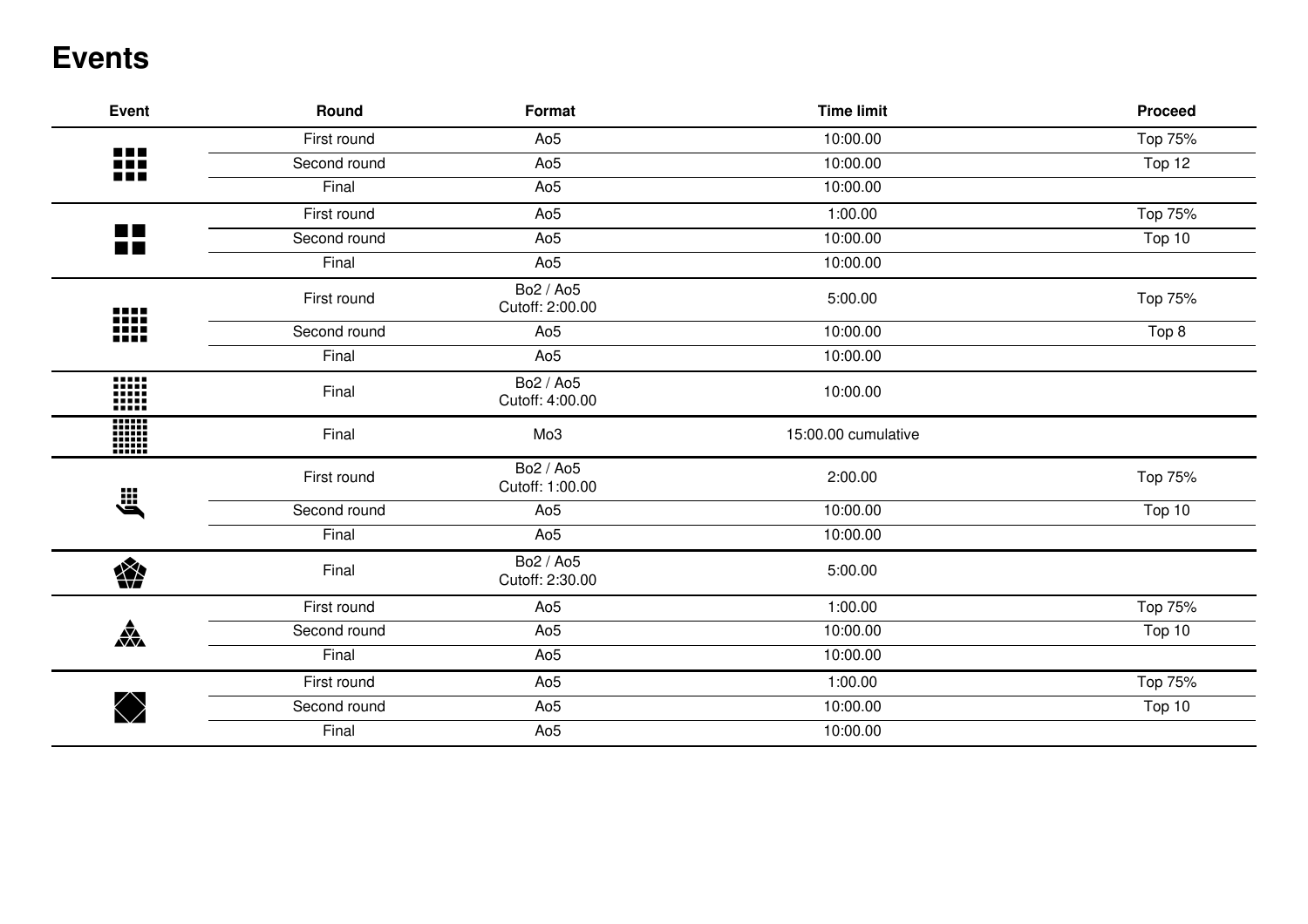# **Schedule for Saturday (October 16, 2021)**

| <b>Start</b> | End      | <b>Activity</b>                                       | <b>Format</b>                | <b>Time limit</b> | <b>Proceed</b> |
|--------------|----------|-------------------------------------------------------|------------------------------|-------------------|----------------|
| 10:00 AM     | 10:20 AM | <b>Tutorial for new competitors</b>                   |                              |                   |                |
| 10:20 AM     | 11:00 AM | <b>College</b><br>2x2x2 Cube First round<br><b>RR</b> | Ao <sub>5</sub>              | 1:00.00           | Top 75%        |
| 11:00 AM     | 11:50 AM | 88<br>3x3x3 Cube First round                          | Ao <sub>5</sub>              | 10:00.00          | Top 75%        |
| 11:50 AM     | 12:30 PM | <b>E</b><br>3x3x3 One-Handed First round              | Bo2 / Ao5<br>Cutoff: 1:00.00 | 2:00.00           | Top 75%        |
| 12:30 PM     | 01:20 PM | ₩<br>4x4x4 Cube First round                           | Bo2 / Ao5<br>Cutoff: 2:00.00 | 5:00.00           | Top 75%        |
| 01:20 PM     | 02:00 PM | Lunch                                                 |                              |                   |                |
| 02:00 PM     | 03:00 PM | W<br>5x5x5 Cube Final                                 | Bo2 / Ao5<br>Cutoff: 4:00.00 | 10:00.00          |                |
| 03:00 PM     | 03:45 PM | $\frac{1}{\sqrt{2}}$<br><b>Pyraminx First round</b>   | Ao <sub>5</sub>              | 1:00.00           | Top 75%        |
| 03:45 PM     | 04:30 PM | $\bigotimes$<br><b>Skewb First round</b>              | Ao <sub>5</sub>              | 1:00.00           | Top 75%        |
| 04:30 PM     | 05:00 PM | <b>EXA</b><br>3x3x3 One-Handed Second round           | Ao <sub>5</sub>              | 10:00.00          | Top 10         |
| 05:00 PM     | 05:45 PM | 88<br>3x3x3 Cube Second round<br>nn a                 | Ao <sub>5</sub>              | 10:00.00          | Top 12         |
| 05:45 PM     | 06:30 PM | W<br>4x4x4 Cube Second round                          | Ao <sub>5</sub>              | 10:00.00          | Top 8          |
| 06:30 PM     | 07:30 PM | 樂<br><b>Megaminx Final</b>                            | Bo2 / Ao5<br>Cutoff: 2:30.00 | 5:00.00           |                |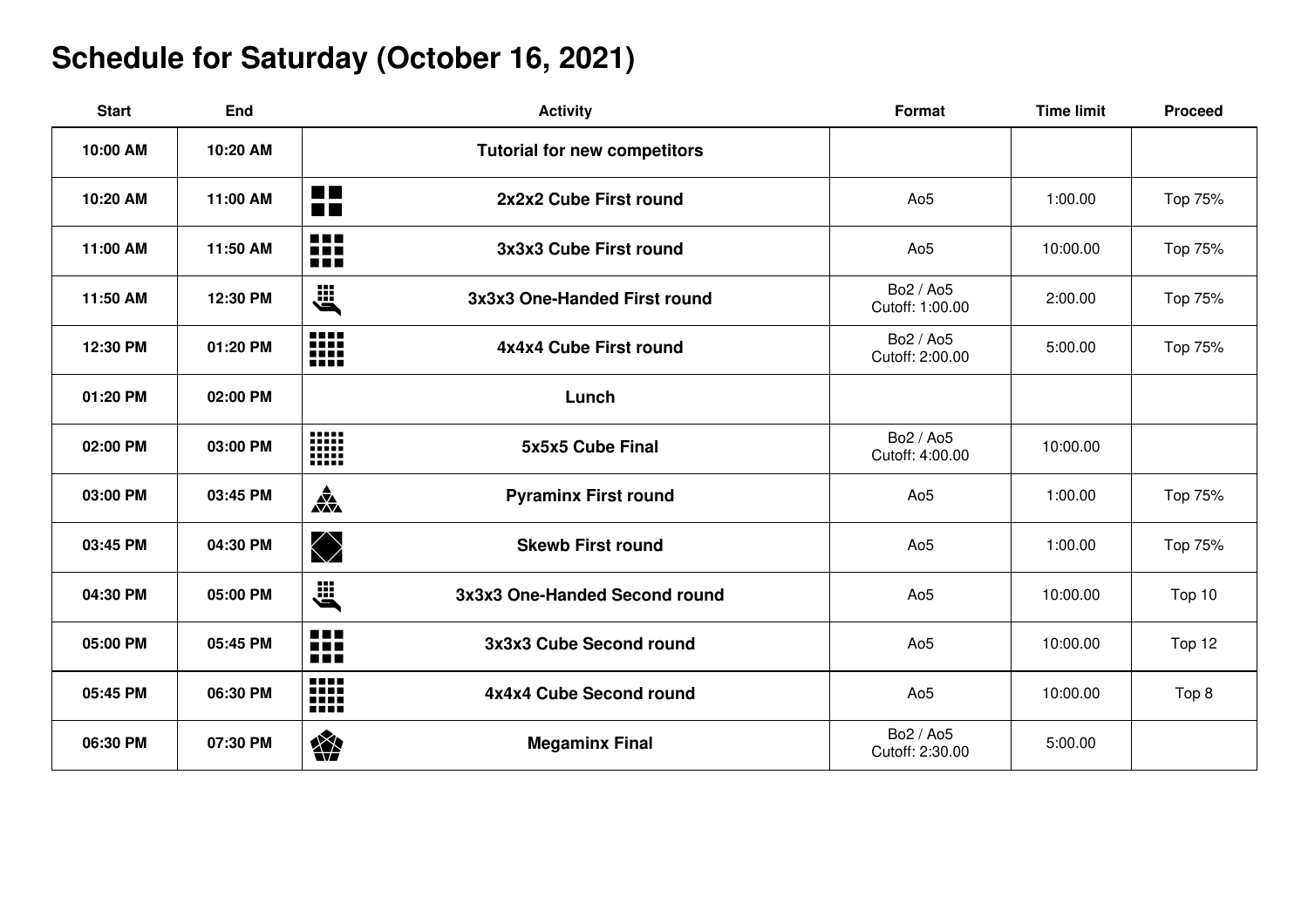# **Schedule for Sunday (October 17, 2021)**

| <b>Start</b> | End      | <b>Activity</b>                                        | Format          | <b>Time limit</b>   | <b>Proceed</b> |
|--------------|----------|--------------------------------------------------------|-----------------|---------------------|----------------|
| 10:00 AM     | 11:00 AM | <b>WAN</b><br>WAN<br>6x6x6 Cube Final                  | Mo <sub>3</sub> | 15:00.00 cumulative |                |
| 11:00 AM     | 11:40 AM | $\bigotimes$<br><b>Skewb Second round</b>              | Ao <sub>5</sub> | 10:00.00            | Top 10         |
| 11:40 AM     | 12:20 PM | $\frac{1}{\sqrt{2}}$<br><b>Pyraminx Second round</b>   | Ao <sub>5</sub> | 10:00.00            | Top 10         |
| 12:20 PM     | 01:00 PM | $\blacksquare$<br>2x2x2 Cube Second round<br><b>DB</b> | Ao <sub>5</sub> | 10:00.00            | Top 10         |
| 01:00 PM     | 01:45 PM | Lunch                                                  |                 |                     |                |
| 01:45 PM     | 02:00 PM | $\bigotimes$<br><b>Skewb Final</b>                     | Ao <sub>5</sub> | 10:00.00            |                |
| 02:00 PM     | 02:15 PM | <b>AX</b><br><b>Pyraminx Final</b>                     | Ao <sub>5</sub> | 10:00.00            |                |
| 02:15 PM     | 02:35 PM | ,<br>3x3x3 One-Handed Final                            | Ao <sub>5</sub> | 10:00.00            |                |
| 02:35 PM     | 02:50 PM | <b>The Co</b><br>2x2x2 Cube Final<br>$\blacksquare$    | Ao <sub>5</sub> | 10:00.00            |                |
| 02:50 PM     | 03:10 PM | ₩<br>4x4x4 Cube Final                                  | Ao <sub>5</sub> | 10:00.00            |                |
| 03:10 PM     | 03:30 PM | <b>Cleanup before finale</b>                           |                 |                     |                |
| 03:30 PM     | 04:30 PM | O D D<br>3x3x3 Cube Final<br>888                       | Ao <sub>5</sub> | 10:00.00            |                |
| 04:30 PM     | 04:45 PM | Cleanup                                                |                 |                     |                |
| 04:45 PM     | 05:00 PM | <b>Awards</b>                                          |                 |                     |                |
| 05:00 PM     | 06:00 PM | Cleanup                                                |                 |                     |                |